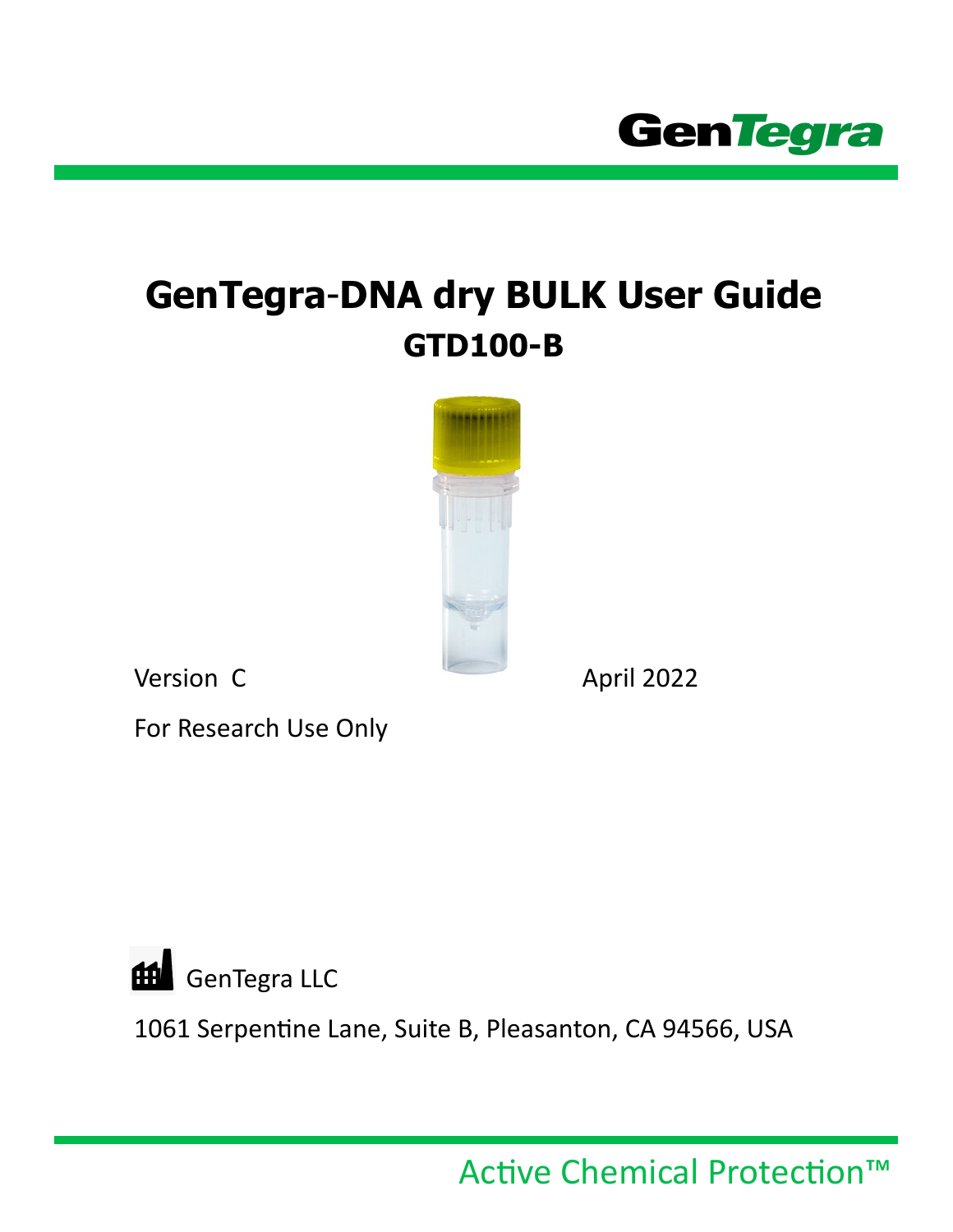# **Table of Contents**

# **FOR RESEARCH USE ONLY**

| 3              |
|----------------|
| $\overline{4}$ |
| 4              |
| 6              |
| 6              |
| 6              |
| 7              |
| 8              |
| 8              |
| 9              |
| 9              |
| 9              |
| 10<br>10       |
| 11             |
| 11             |
| 12             |
| 13             |
| 14             |
| 16             |
|                |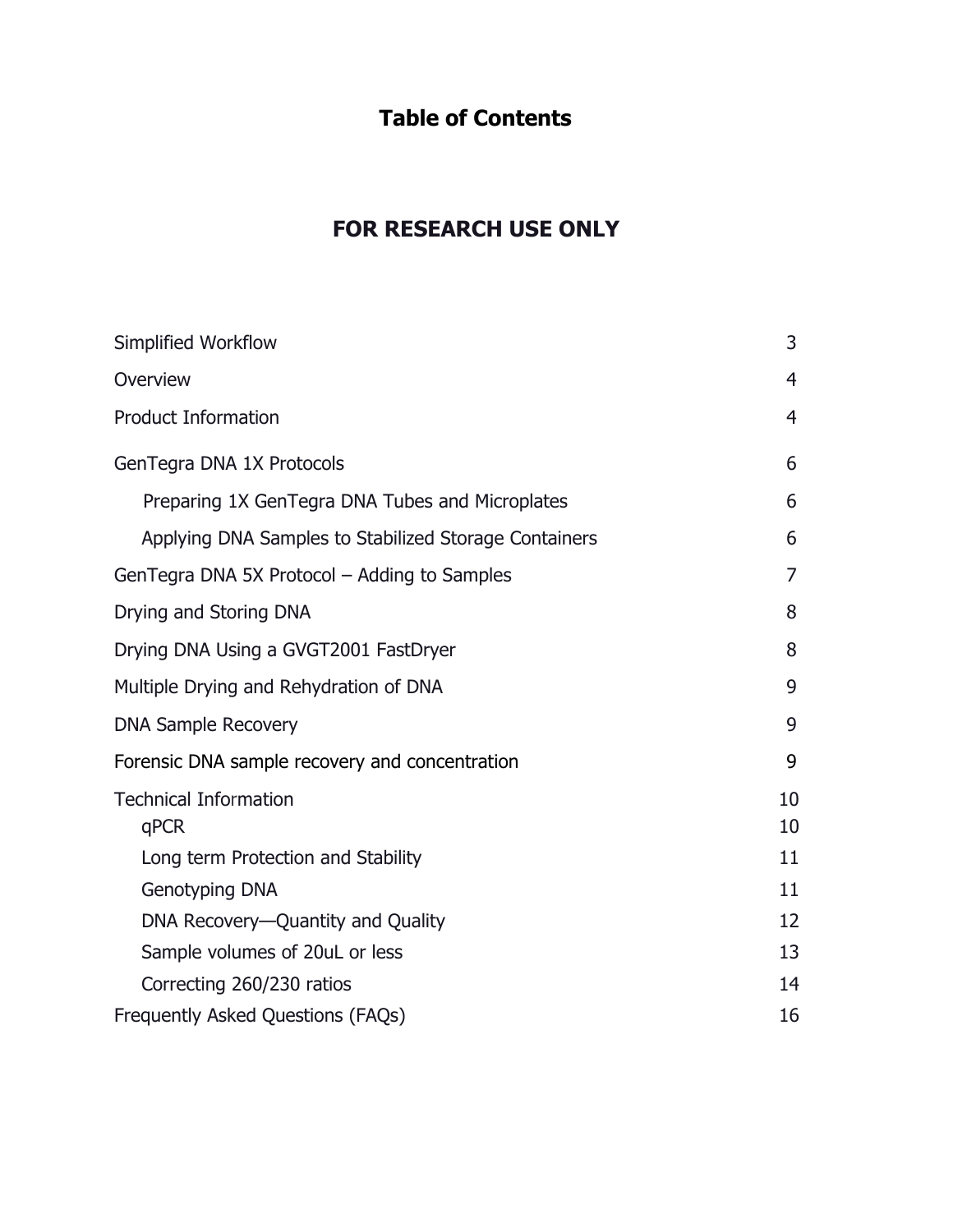### **Simplified Workflow**

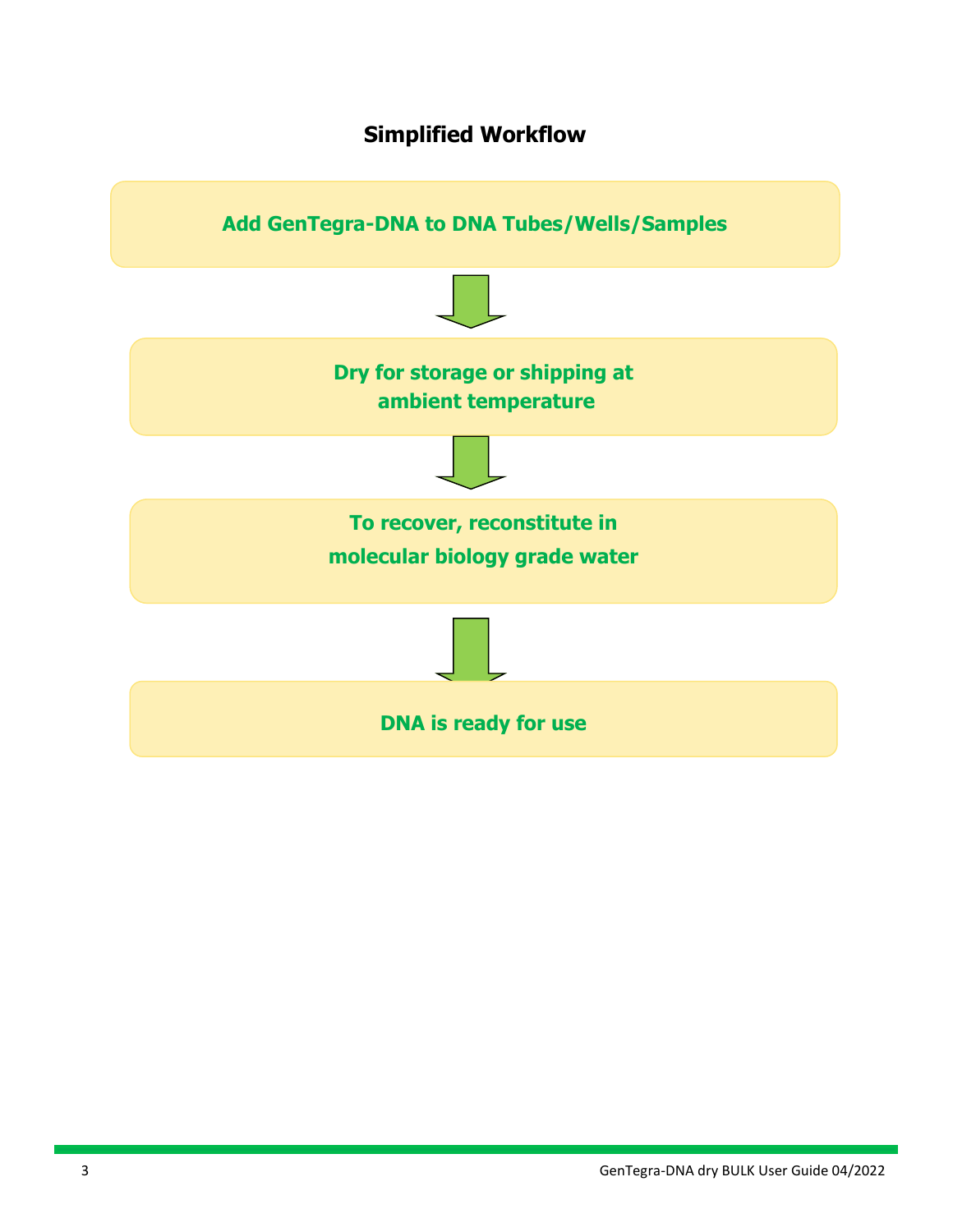### **Overview**

GenTegra™-DNA is a novel technology for storage and transport of DNA in ready to use aliquots. GenTegra DNA allows storage of DNA in a water-free environment, which protects samples from hydrolysis, oxidation and microbial growth. Simply add purified DNA, dry, and store at room temperature. When needed, simply rehydrate and the DNA sample is ready for downstream analysis. GenTegra-DNA is well suited for ambient temperature shipping locally, nationally and internationally, tolerating the rigorous United States Military ambient shipping specifications of -80°F (-62°C) to 160° F (71°C). In addition to standard GenTegra tubes and microplates, GenTegra-DNA is available in bulk form for custom applications:

- $1x$  concentration For making custom tubes for stabilizing and storing purified samples.
- 5x concentration For adding directly to liquid samples of purified DNA, followed by gentle mixing and drying.

|                                | <b>GenTegra-DNA Dry Bulk</b>                                                   |  |  |
|--------------------------------|--------------------------------------------------------------------------------|--|--|
| <b>Catalog Number</b>          | <b>GTD100-B</b>                                                                |  |  |
| <b>Product form</b>            | Dried material in 2 ml vial                                                    |  |  |
| <b>Sample Volume</b>           | $20 - 245$ µ                                                                   |  |  |
| <b>Sample Amount</b>           | $0.05 - 25$ µg of DNA                                                          |  |  |
| <b>DNA</b> concentration       | Any                                                                            |  |  |
| <b>Recovery Volume</b>         | <b>Equivalent to Sample volume</b>                                             |  |  |
| 1X for 100 custom tubes        | Add 1.65 ml molecular biology grade water                                      |  |  |
| <b>Amount per tube</b>         | 15 µl per tube                                                                 |  |  |
| 5X for addition to 100 samples | Add 0.55 ml molecular biology grade water                                      |  |  |
| Amount per sample              | Add 5 µl to each sample                                                        |  |  |
| For Forensic samples 40-75uL   | Add 1.65ml molecular biology grade water                                       |  |  |
| Amount per sample              | Add 5 µl to each sample                                                        |  |  |
| <b>Drying Method</b>           | SpeedVac, Vacuum Desiccator, FastDryer <sup>™</sup> ,<br><b>Biosafety Hood</b> |  |  |

### **Product Information**

Upon arrival, GenTegra-DNA dry Bulk is a plastic like material in the bottom of the vial. In the dry form GenTegra-DNA has a shelf life estimated to be at least three years. When re-hydrated the solution should be stored at 4°C and used within 3 months.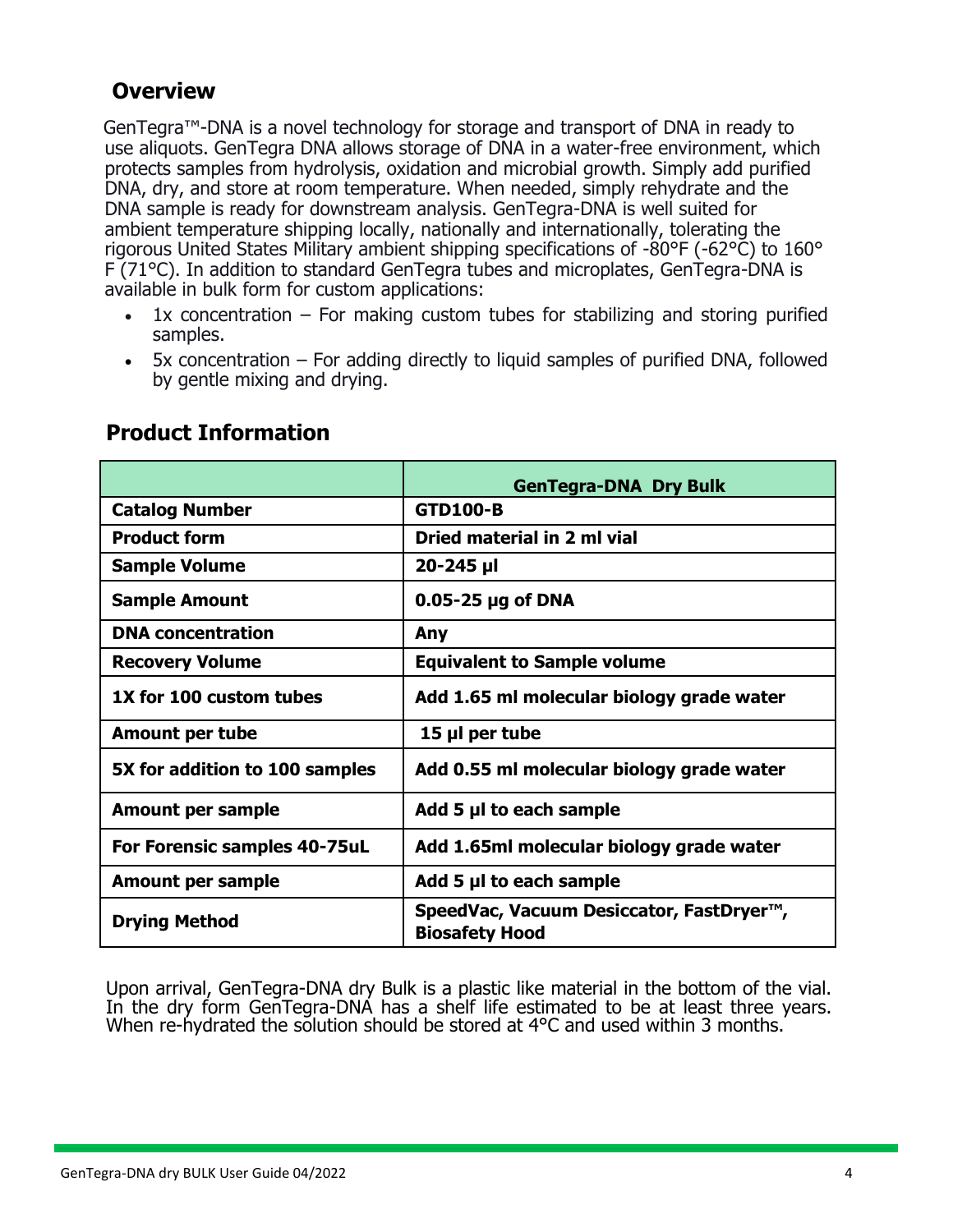# **Product Information, cont'd**

#### **Expected Results**

- Quantitative recovery of DNA
- Quality is comparable to input DNA

#### **Storage and Transport**

- Quantitative recovery of DNA
- Quality is comparable to input DNA

Transport conditions: -80°C to +56°C

Storage conditions: 15°C to 30°C

### **Tested Storage Buffers Compatible with GenTegra-DNA**

- Qiagen Buffer AE
- TE, pH 7.5 and TE pH 8.0 (10mM Tris and 1 mM EDTA)
- Low EDTA TE, pH 8.0 (10mM Tris and 0.1 mM EDTA)

### **Tested Applications Compatible with GenTegra DNA**

The following applications have been tested to be compatible with DNA recovered from GenTegra DNA tubes:

- Gene Expression Analysis
- Genotyping
- Sequencing
- HLA Typing
- STR for HID, validated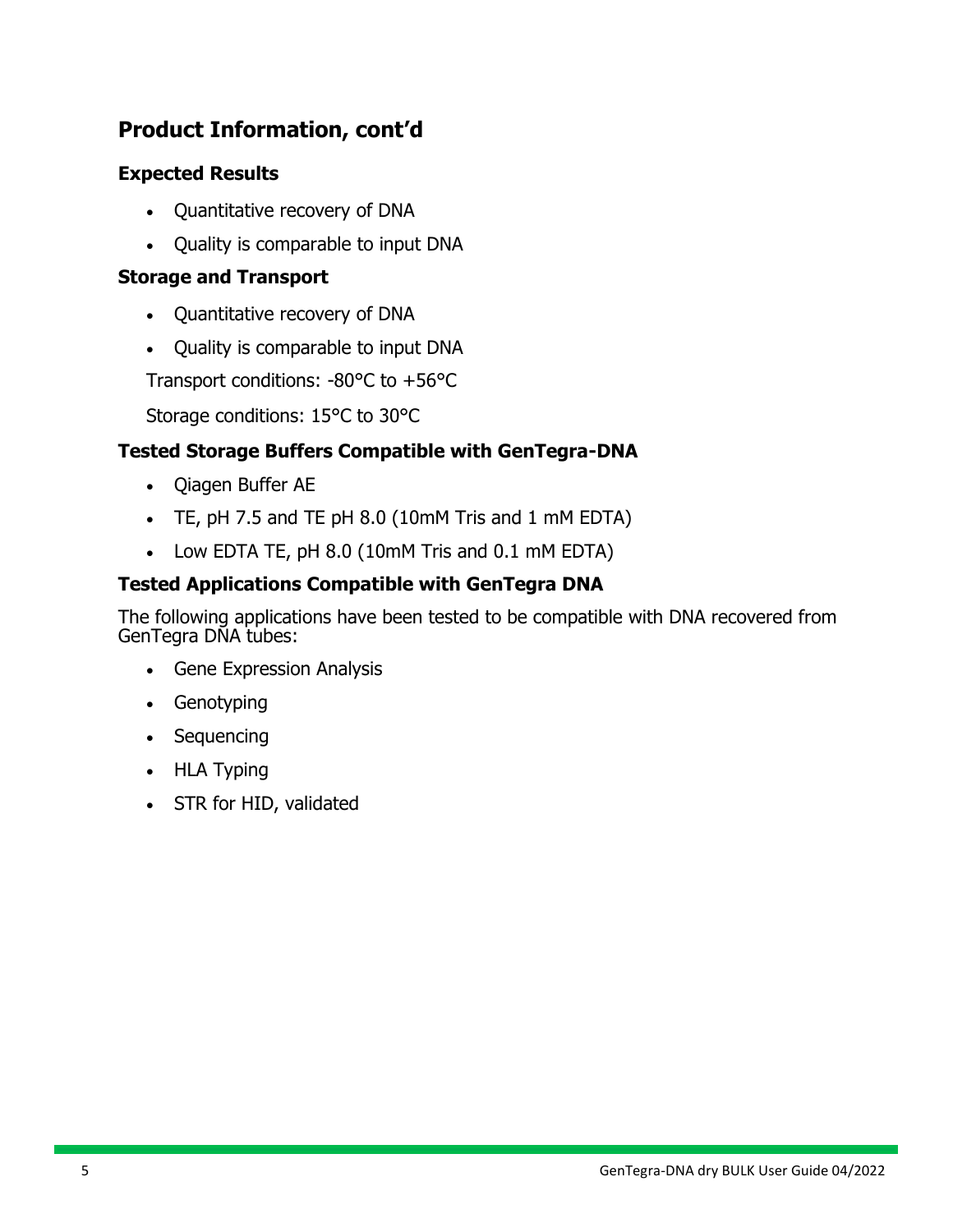# **GenTegra DNA 1X Protocols**

The 1X concentration liquid can be applied to tubes or microplate wells. After air drying, it forms a GenTegra matrix coating at the bottom, which can then be stored dry until needed. Purified DNA in solution can then be added to these matrix-coated tubes or plates, to be followed by air-drying and storage.

#### **Preparing 1X GenTegra DNA Tubes and Microplates**

- 1. Add 1.65 ml of water to the GenTegra-DNA bulk tube and dissolve with occasional gentle vortexing for 5-10 minutes. If left standing the GenTegra will dissolve in approximately 30 minutes and is ready after gentle vortexing.
- 2. Aliquot 15 µl of GenTegra-DNA into user-supplied tubes or microplate.
- 2. Dry by any of these methods:
	- In a SpeedVac at ambient temperature or 30 °C till dry
	- In a vacuum desiccator for  $\sim$ 3-4 hours
	- In an GenTegra FastDryer overnight  $\sim$ 16 hours
	- In a Biosafety Hood overnight  $\sim$ 16 hours

If the tubes do not dry overnight, then additional effort should be taken to reduce humidity and drying time to less than 24 hours. Do not use heat to accelerate the drying process. For details on drying GenTegra, see "Drying and Storing GenTegra" on page 7.

#### **Applying DNA Samples to Stabilized Storage Containers**

- 1. Aliquot DNA samples into the prepared GenTegra tubes or microplate. The typical containers used are 0.3 ml, 1.7 ml and 0.5 ml tubes, and 96-well microplates.
- 2. Mix by pipetting up and down 6 times to solubilize the GenTegra Matrix.
- 3. Proceed to the protocol "Drying and Storing GenTegra" on page 7. After the samples are dry, they are stable for long term ambient storage.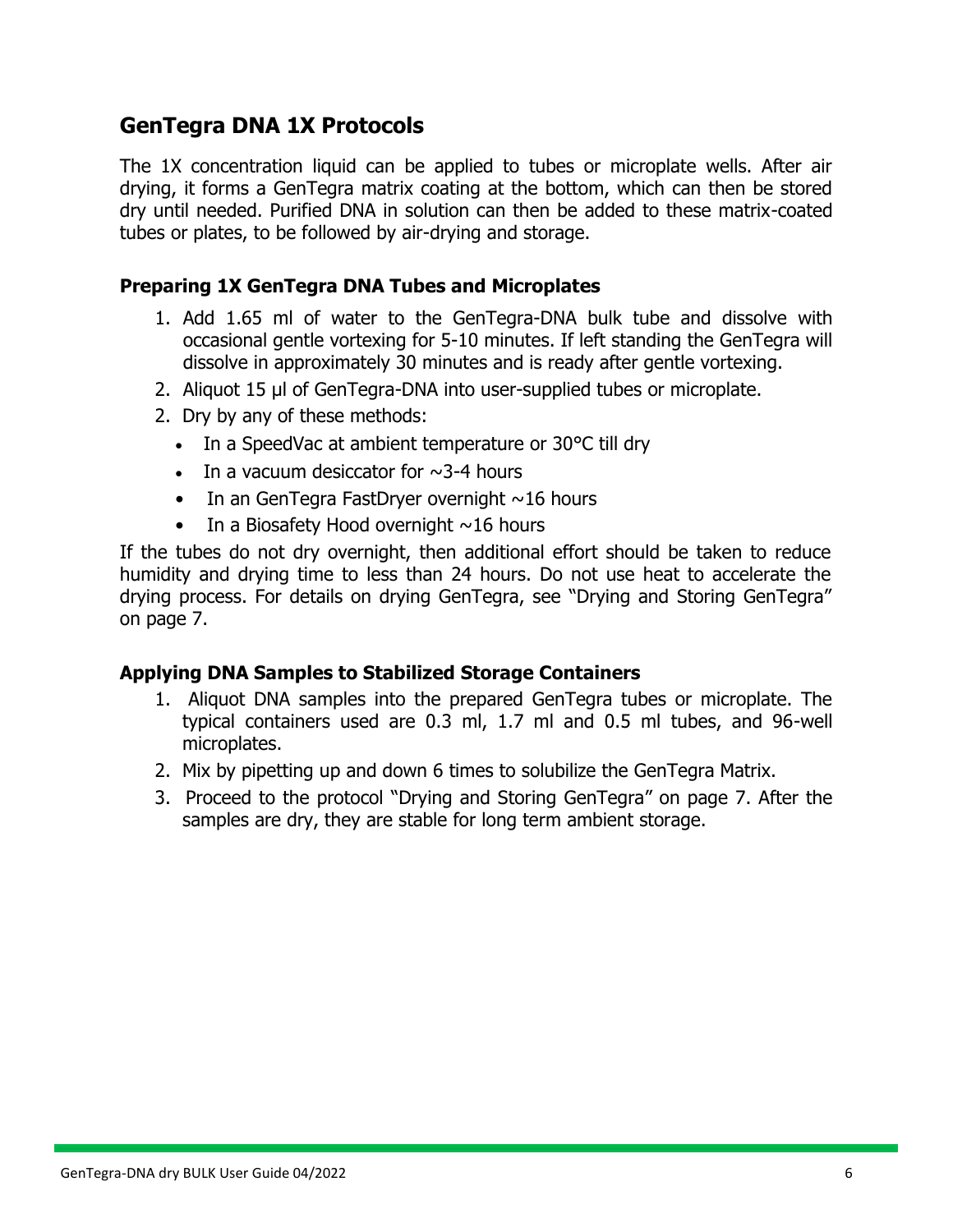# **GenTegra DNA 5X Protocol – Adding to Samples**

The 5X concentration liquid is added directly to liquid purified DNA samples. After mixing, the solution can be dried and is stable for long term storage.

- 1. Add 0.55 ml of water to the GenTegra-DNA Dry Bulk tube and dissolve using gentle mixing for 5-10 minutes.
- 2. Add 5µl of GenTegra-DNA 5x solution to each isolated DNA sample.

The DNA sample amounts that may be used:

- Volume: 20-245 µl
- Amount: 0.05-25 µg
- 2. Mix thoroughly and gently to disperse the GenTegra Matrix and avoid foaming
- 3. Quickly centrifuge to bring the matrix and sample to the tube/well bottom.
- 4. Dry by any of these methods:
	- In a SpeedVac at ambient temperature or 30 °C till dry
	- In a Vacuum desiccator till dry, see below
	- In a GenTegra FastDryer overnight or till dry
	- In a Biosafety Hood overnight or till dry

If the tubes do not dry overnight, then additional effort should be taken to reduce humidity and drying time to less than 24 hours. Do not use heat to accelerate the drying process. After the samples are dry, they are completely stable for long term ambient storage.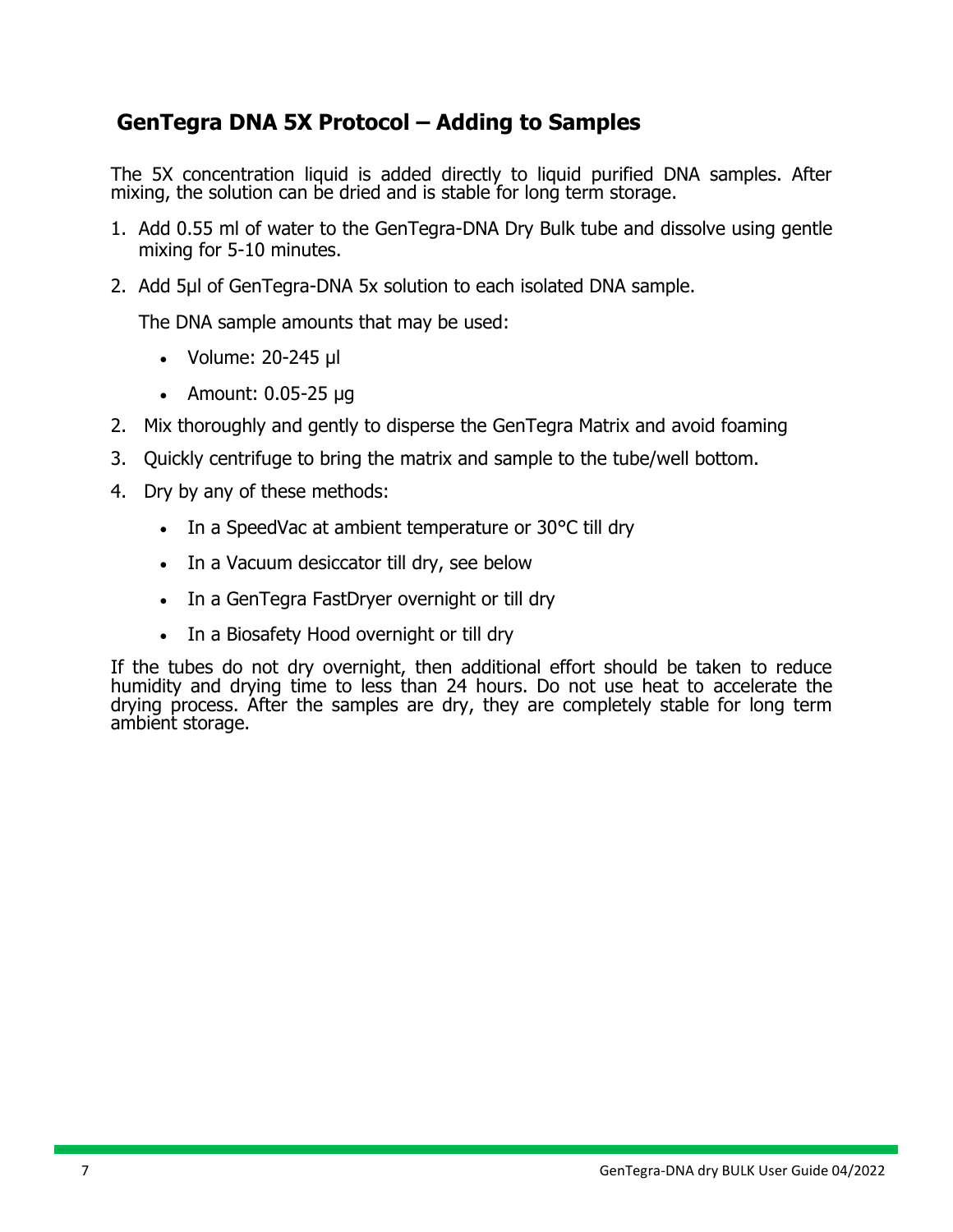# **Drying and Storing GenTegra**

DNA samples are typically dried overnight. After the samples are dry, they are completely stable for long term ambient storage.

- For 1.5 ml screw cap tubes in a FastDryer, the volume must be  $\leq 50$  µl.
- Drying times for SpeedVac and biosafety hood vary depending on the sample volume.
- When using a SpeedVac or biosafety hood, ensure that DNA is completely dry prior to storage.
- Use SpeedVac on room temperature setting (no additional heat).
- Drying times for 96-well microplates in a biosafety hood are approximately: ≤50 µl - 24 hr; ≤100 µl - 48hr; ≤250 µl - 72hr

# **Drying DNA Using a GenTegra GVT2001 FastDryer**

A FastDryer can dry up to 50 µl of DNA in 16 hours. For further details, refer to the FastDryer User Guide[, available for download at w](file:///C:/Users/James%20Nelson/Documents/0%20Gentegra/GT%20Manuals%20and%20manual%20format/GenTegra-DNA%20manual/www.mygentegra.com)[ww.GenTegra.com.](file:///C:/Users/James%20Nelson/Documents/0%20Gentegra/GT%20Manuals%20and%20manual%20format/GenTegra-DNA%20manual/www.integenx.com)

- 1. Ensure that the FastDryer power cord is plugged in.
- 2. Open the FastDryer.
- 3. Ensure that the tube holder is inserted in the FastDryer. The tube holder is removable for cleaning.
- 4. Place unsealed or uncapped tubes or rack in the tube/rack holder as follows:
	- Place rack of tubes (with caps off) or unsealed microplate on top of the tube holder, or
	- Place up to 48 screw-cap tubes (with caps off) in the holes of the tube holder.
- 5. Close the FastDryer lid.
- 6. Press the red ON/OFF switch to turn on the FastDryer. Blue lights will illuminate when the FastDryer is operating.
- 7. Leave on for approximately 16 hours (or overnight) to dry the samples.
- 8. When drying is complete, turn off the FastDryer, remove the samples and cap or seal the tubes/plates for storage or transport.
- 9. Store the samples at room temperature (21–25 °C).

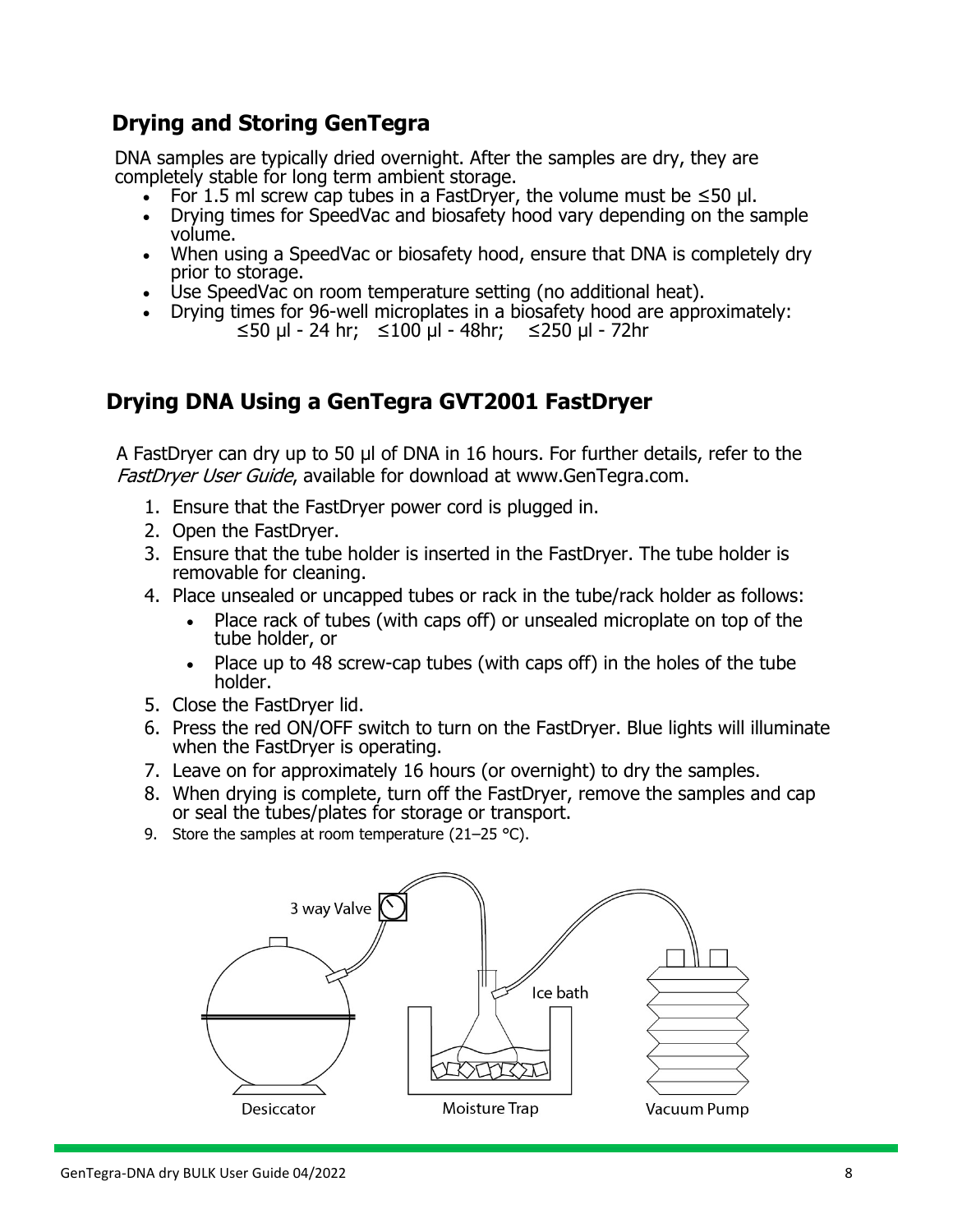# **Multiple Drying and Rehydration of DNA**

Following recovery, an aliquot of DNA may be removed for use, and the sample dried again. This procedure may be repeated multiple times until a maximum of 75% of the original sample (and thus, GenTegra chemical matrix) is removed.

For example, a 200 µl sample is applied to a GenTegra tube, dried and rehydrated. Following rehydration, 50 µl is removed for analysis, leaving 150 µl (75% of the original sample), which is dried again. This process can be repeated until removal of an aliquot for analysis causes the volume of the sample to drop below 50 µl (25% of the original sample), in which case it should be stored according to typical conditions (for example, at  $-20$   $\degree$ C). These calculations assume that the sample was always rehydrated at the same concentration.

This calculation is based on percentage of matrix remaining in the solution and not absolute volume. Thus, a sample starting at a volume of 100 µl could undergo drying and rehydration until the volume drops below 25 µl (25% of the original sample).

# **DNA Sample Recovery**

The recovery volume is the same as the starting volume. Be sure to keep a record of the initial sample volume.

- 1. Apply a volume of molecular biology grade water equivalent to the input sample volume. For details, see the section "Product Information." Ensure that the final concentration of DNA is  $\leq$ 250 ng/ $\mu$ l.
- 2. Incubate at room temperature (21–25°C) for 15 minutes.
- 3. Mix to solubilize the DNA.
	- For commonly used tubes, cap the tubes and vortex for 1 minute.
	- For 96-well microplates, pipette up and down 10 times.

Typical recovery volume is 35–250 µl, and concentration is 200ng/L. The DNA is ready for use in downstream applications.

### **Forensic DNA sample recovery and concentration adjustments**

Forensic DNA samples are by their nature of smaller volumes and amounts then research samples. To prevent the concentration of the GenTegraDNA matrix exceeding its recommended concentration the starting amount of matrix is adjusted for forensic samples.

- 1. For forensic samples add the volume of water listed in the table on page 4, row 11.
- 2. The normal amounts of DNA encountered for forensic samples will not exceed the protecting ability of the recommended GenTegraDNA solution.
- 3. When the GenTegraDNA is rehydrated to the volume recommended in the table on page 4, row 11, the solution will also readily support concentration of the sample upon rehydration with a smaller than original sample volume.
	- For a two fold increase in concentration add 1/2 the original sample volume.
	- For a four fold increase in concentration add 1/4 the original sample volume.
	- Etc.

4. Expected recovery of the DNA will be >95% of the original starting sample amount.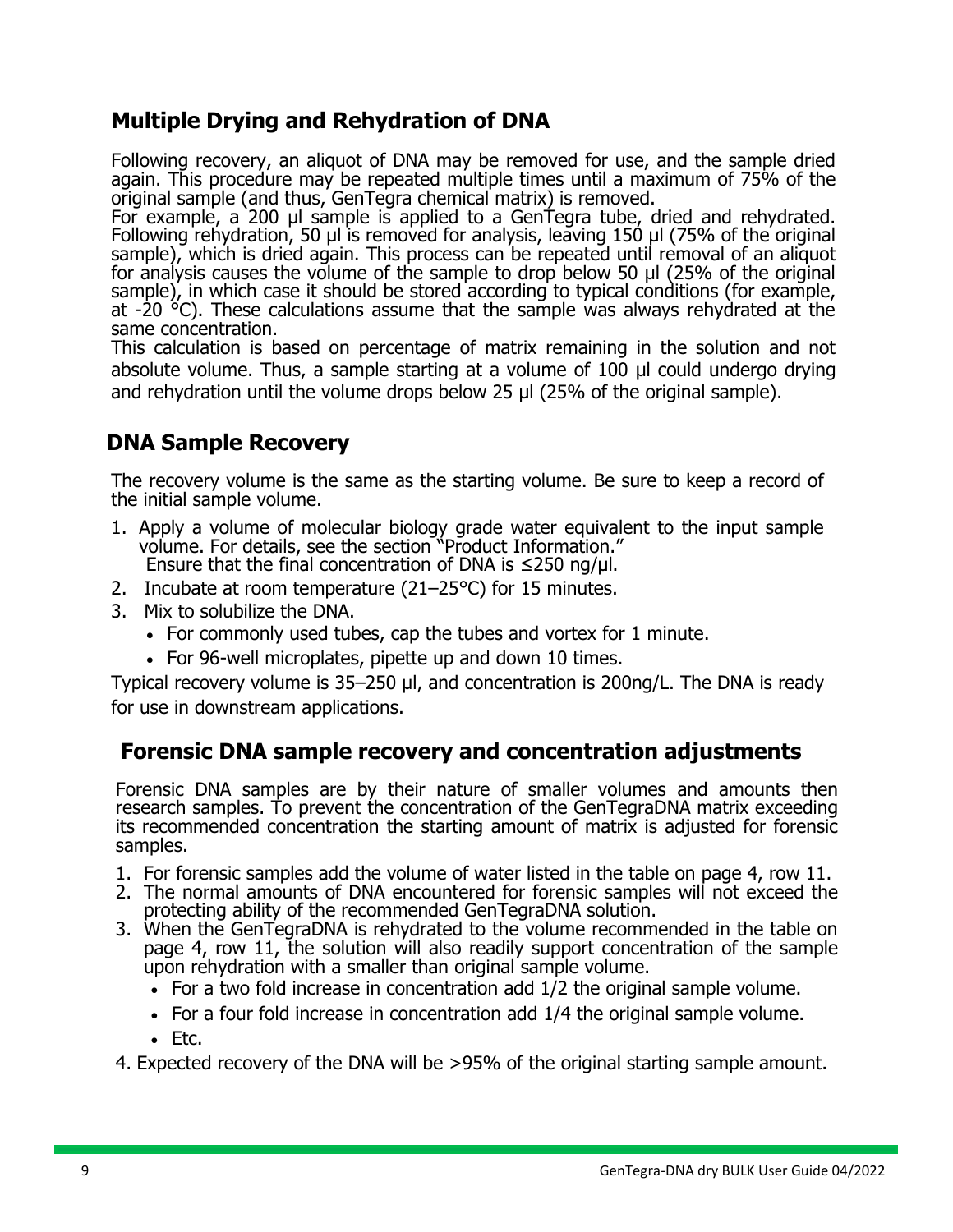# **Technical Information qPCR**



**Figure 3.** Successful qPCR amplification of DNA stored in GenTegra-DNA Tubes. Following recovery of DNA after storage at 76°C for two weeks with GenTegra-DNA , no PCR inhibition was observed even when 26% of the reaction volume was made up of DNA. The green box indicates Ct value of control DNA stored at -20°C and 50ng samples stored at 76°C in the presence of GenTegra-DNA . The blue box indicates shifted ct values of 50ng samples after storage at 76°C without GenTegra -DNA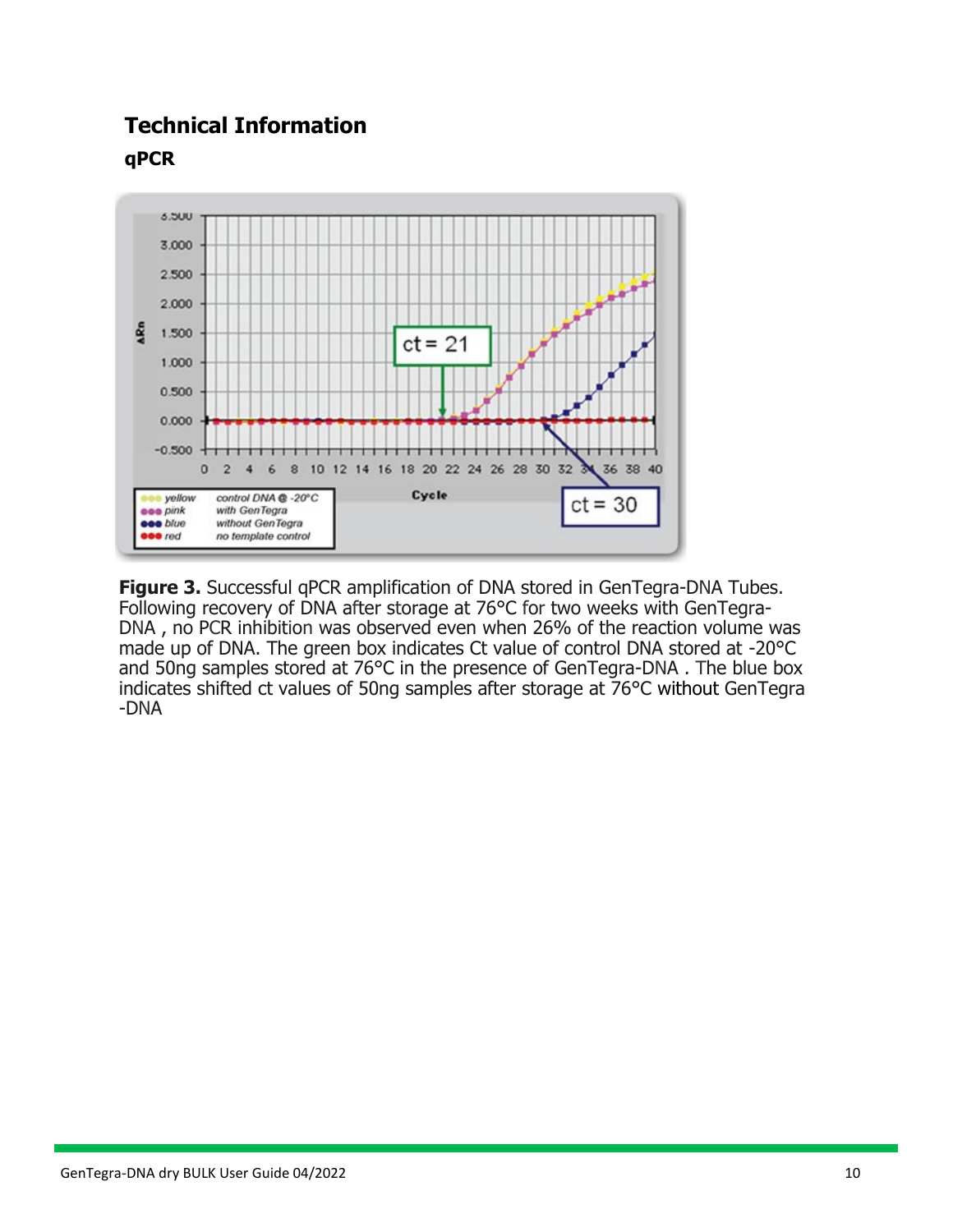# **Long Term Protection and Stability**

DNA samples stored on GenTegra DNA show no degradation after the equivalent of 16 years storage at ambient temperature. Accelerated stability studies show DNA sample protection with no visible degradation. $<sup>1</sup>$ </sup>



**Figure 4.** 250 ng/lane genomic DNA stored on GenTegra DNA for six months at ambient (25°C) and elevated temperatures.

# **DNA Genotyping**

**Table:** Successful genotyping of DNA stored in GenTegra-DNA Tubes via Illumina and Affymetrix platforms.

|                  |                | Control<br>$(-20^{\circ}C)$ | GenTegra-DNA<br>$(26^{\circ}C)$ |
|------------------|----------------|-----------------------------|---------------------------------|
| <b>Call Rate</b> | Affymetrix 6.0 | 99.50%                      | 99.40%                          |
|                  | Infinium IM    | 99.82%                      | 99.70%                          |
| Concordance      | Affymetrix 6.0 |                             | 99.80%                          |
| with frozen      | Infinium IM    |                             | 99.70%                          |

Results using Illumina Infinium IM and Affymetrix 6.0 are identical for DNA stored at -20°C and DNA stored in –20°C and DNA stored in GenTegra-DNA Tubes at room temperature.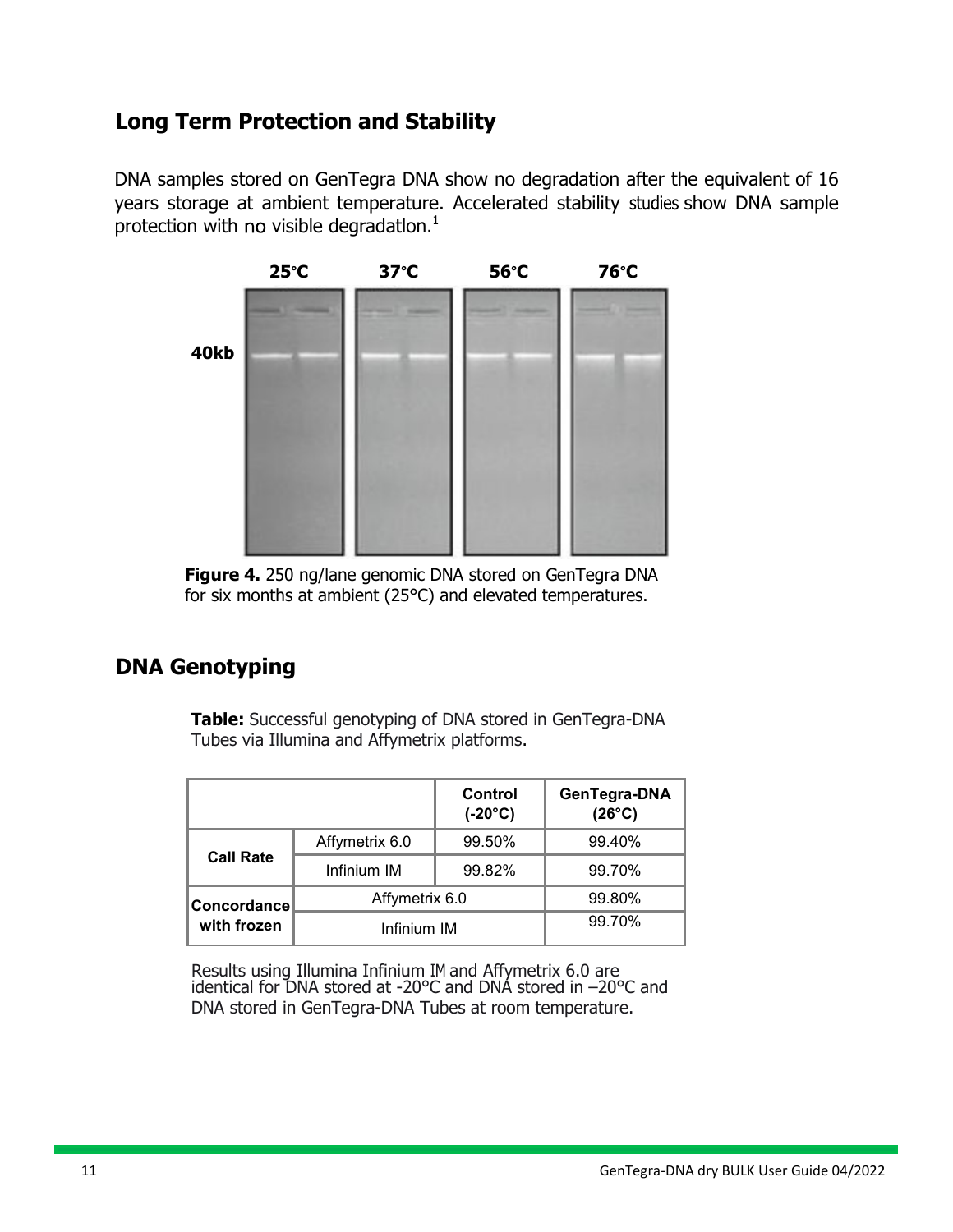### **DNA Recovery – Quantity and Quality**



Figure 1. DNA is quantitatively recovered from GenTegra-DNA Tubes.



**Figure 2**. Quality and integrity of DNA stored in GenTegra-DNA Tubes is identical to DNA stored at -20°C. DNA was stored for 120 days at room temperature (25°C) or 76°C. 120 days of storage at 76°C is equivalent to 10 years of room temperature storage.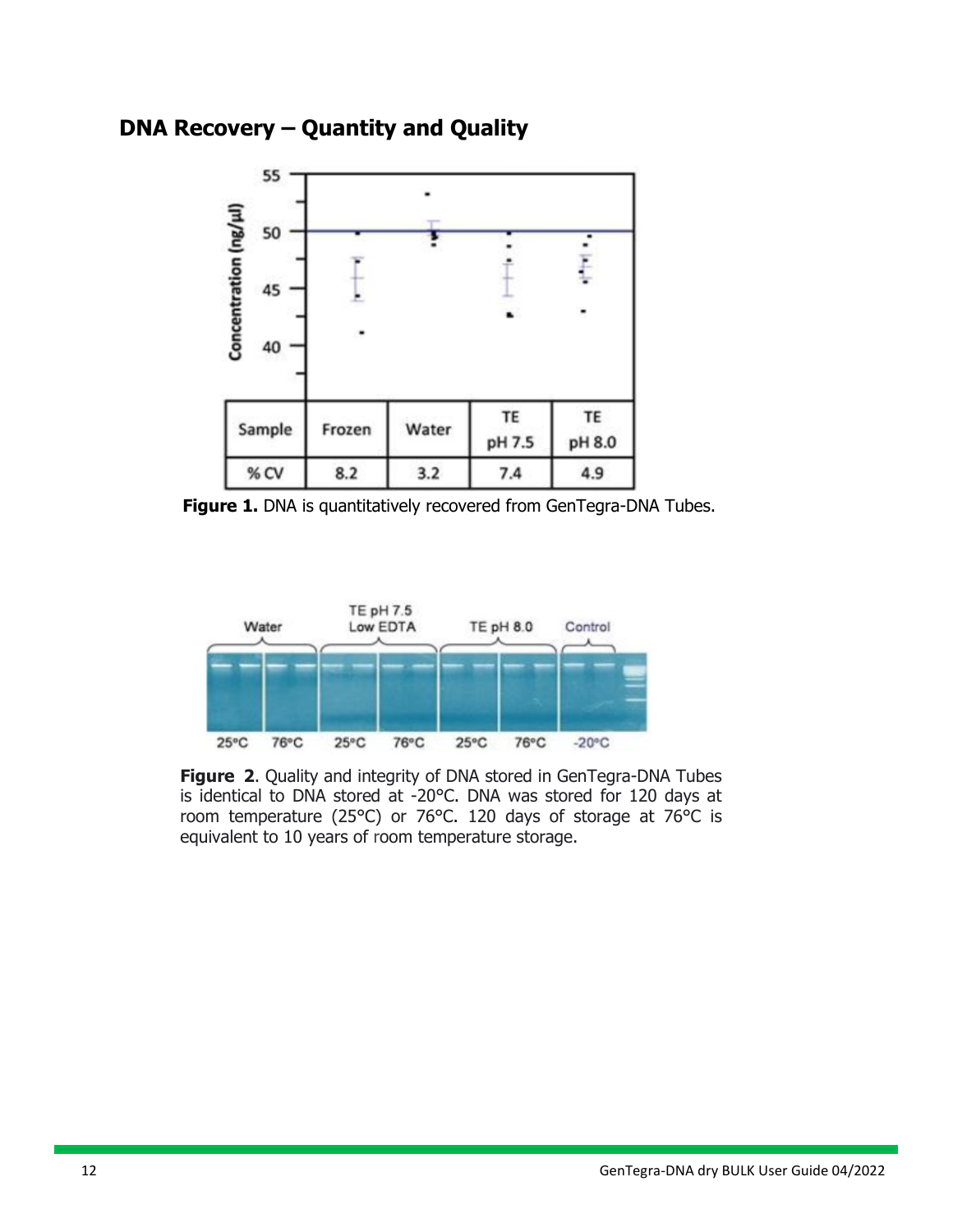### **Sample volumes of 20 µl or less**

GenTegra-DNA tubes, microplates and Cluster tubes all start with 21 µl of GenTegra-DNA solution being added to the bottom of the tube or well followed by drying. This means the 21 µl coats the bottom and side walls of each tube/well to the height of 21 µl. If the sample volume being used is less than 20 µl it is unlikely that all the GenTegra-DNA will be dissolved by the sample and these small volumes will make it difficult to wet the sides of the tube to dissolve all the GenTegra-DNA. For volumes 10 µl or less this is can be an issue.

Small volumes will also tend to stick to the sides of the tube and may not even be in the bottom of the tube when they dry. This means that when the same small volume of water is then used to rehydration the sample it is possible that the rehydration volume may not be in the same place as the original sample. This can lead to apparent sample loss even if the sample is in fact in the tube. Vortexing these small sample volumes can also lead to apparent sample loss as the sample disappears as a coating throughout the inside of the tube. Brief centrifugation may help return the sample to the bottom of the tube but may still lead to losses due to coating of the tube surface.

If small sample volumes are to be used it is recommended that the rehydration volume used be at least 20 µl to ensure all the original sample is recovered. This dilution of the original sample will not negatively impact the downstream analysis and are likely to improve the actual sample recovery. The 20 µl low volume cut off is not because GenTegra-DNA cannot protect small samples but because these small samples are difficult to process conveniently.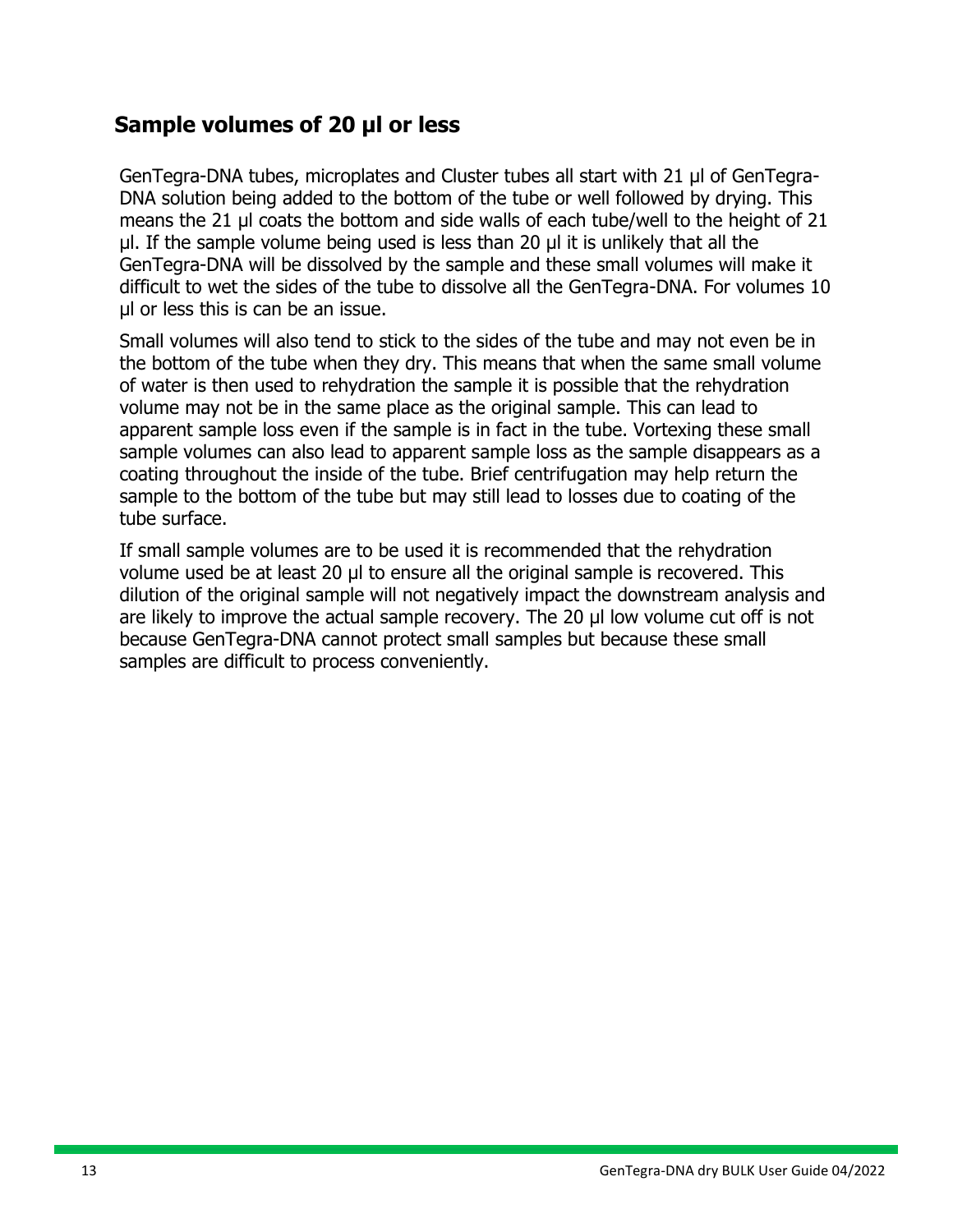# **Correcting 260/230 ratios**

The GenTegra-DNA chemistry has an absorbance at 230 nm. This absorbance will cause the 260/230 nm ratio values to be different than will normally be expected. The following chart shows the plot of the sample volume vs. OD reading for the GenTegra-DNA solutions at differing volumes and the table below shows the numerical values.



With these values it is possible to create a table of correction values that can be applied to the 260/230 ratios determined using a NanoDrop for example. The absorbance ratio is also affected if TE buffer is being used so a second column is given for the correction factor to use if the DNA & GenTegra solution is in TE buffer.

Simply multiply the 260/230 reading you get by the appropriate correction factor.

|                     | <b>Correction Factor</b> |           |  |
|---------------------|--------------------------|-----------|--|
| uL DNA added to GTD | <b>Water</b>             | <b>TE</b> |  |
| 20                  | 4.5                      | 5         |  |
| 30                  | 4.5                      | 6         |  |
| 40                  | 4.5                      | 6         |  |
| 50                  | 5                        | 7         |  |
| 100                 | 6                        | 8.5       |  |
| 150                 | 6                        | 9         |  |
| 200                 | 6.5                      | 9.5       |  |
| 250                 | 6.5                      | 9.5       |  |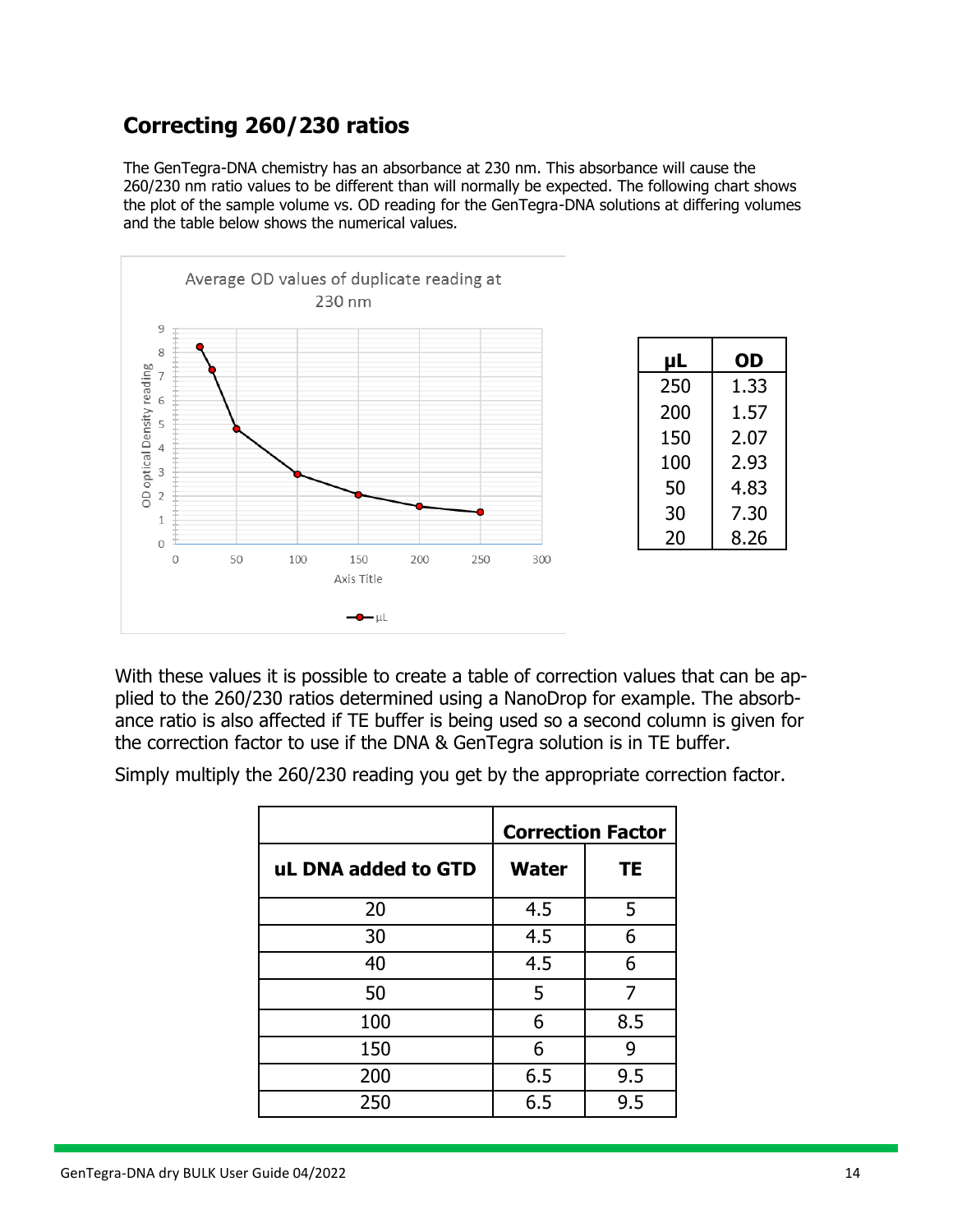The following graphs compare 260/230 nm ratios for GenTegra-DNA plus DNA in water and in TE buffer and the difference with and without correction

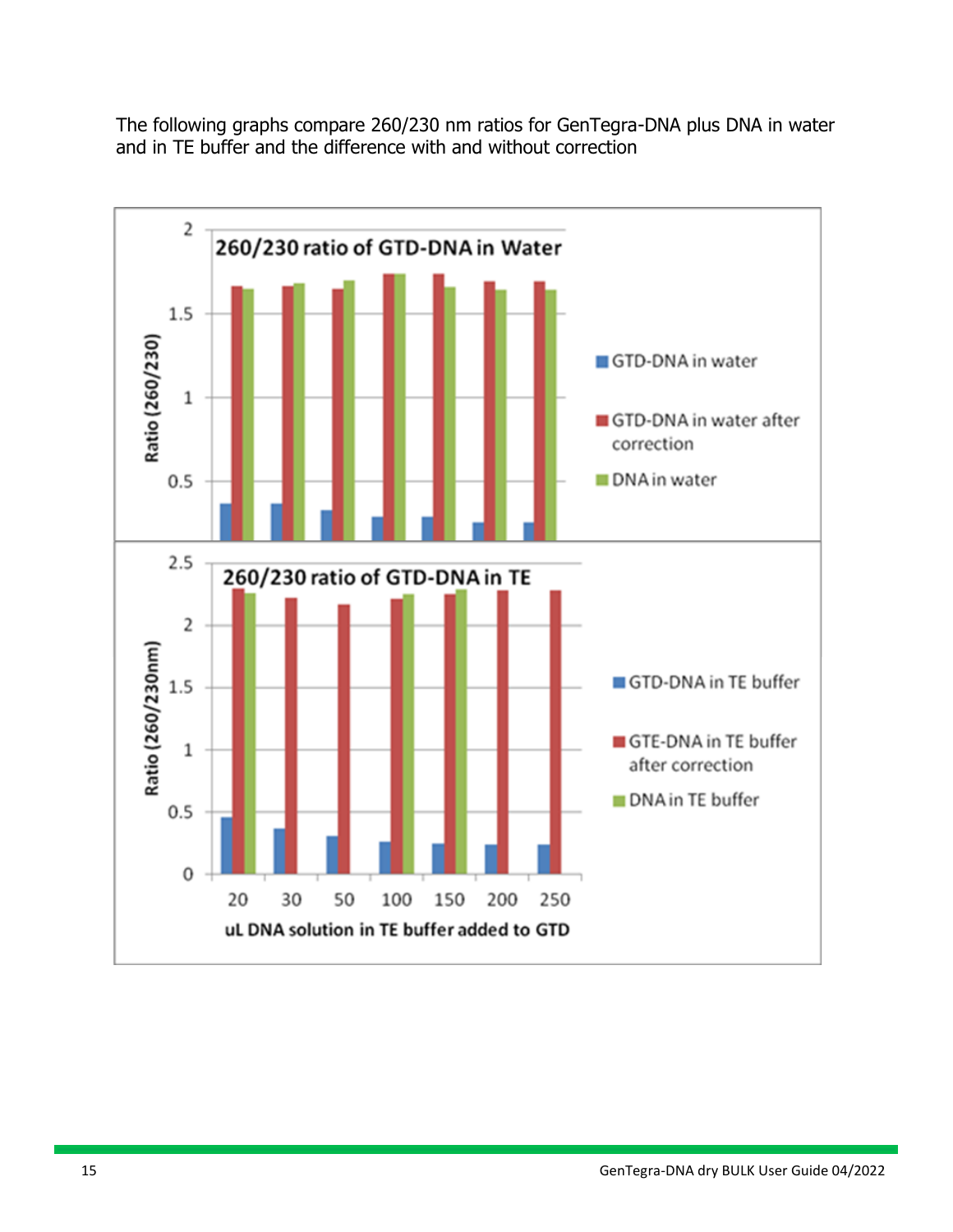# **Frequently Asked Questions (FAQ)**

#### **What is GenTegra®? Is GenTegra composed of a filter, beads or paper?**

GenTegra-DNA is not a filter, beads or paper. GenTegra-DNA is an inert chemical matrix.

#### **The GenTegra-DNA dry Bulk tubes appear to be empty. Where is the GenTegra-DNA and how can I detect it?**

The GenTegra-DNA is supplied as a transparent coating at the bottom of each GenTegra-DNA Tube or well. To confirm that the kit you received contains the GenTegra-DNA, simply rehydrate one tube with 35µL of molecular biology grade water and take an absorbance reading at 230nm to detect the GenTegra-DNA.

#### **Can samples stored in low-EDTA TE, water or other buffers be applied to GenTegra-DNA Tubes?**

Yes, refer to Table 2 for a list of storage solutions that are compatible with GenTegra-DNA Tubes.

#### **What is the maximum concentration of DNA that can be applied to GenTegra™ DNA Tubes?**

There is no maximum concentration for application (note that the maximum concentration for recovery is 200 ng/µl) When applying less than 20 µL of DNA, add water to a final volume of  $\geq 20$  µl to ensure complete mixing of the DNA with the GenTegra-DNA. Refer to the tables on pages  $14-17$  for application volume and mass specifications.

#### **Why is there a minimum recovery volume of 20 µl?**

A minimum 20 µl volume is recommended to rehydrate DNA from all surfaces of the tube or microplate well.

#### **Why is there a maximum recovery concentration of 200ng/µL when recovering or concentrating DNA?**

Maximum solubility of DNA in water is achieved when the concentration does not exceed 200 ng/µl.

#### **What is the composition of the storage solution after recovery?**

After addition of molecular biology water, your samples will be in the same buffer they were stored in at the time of application.

#### **Will the GenTegra-DNA affect my DNA quantitation? Do I need to blank the spectrophotometer with the GenTegra-DNA?**

The GenTegra-DNA absorbs at 230 nm. Thus, it will not interfere with readings at Å260 or Å280 and blanking with the GenTegra-DNA is not required.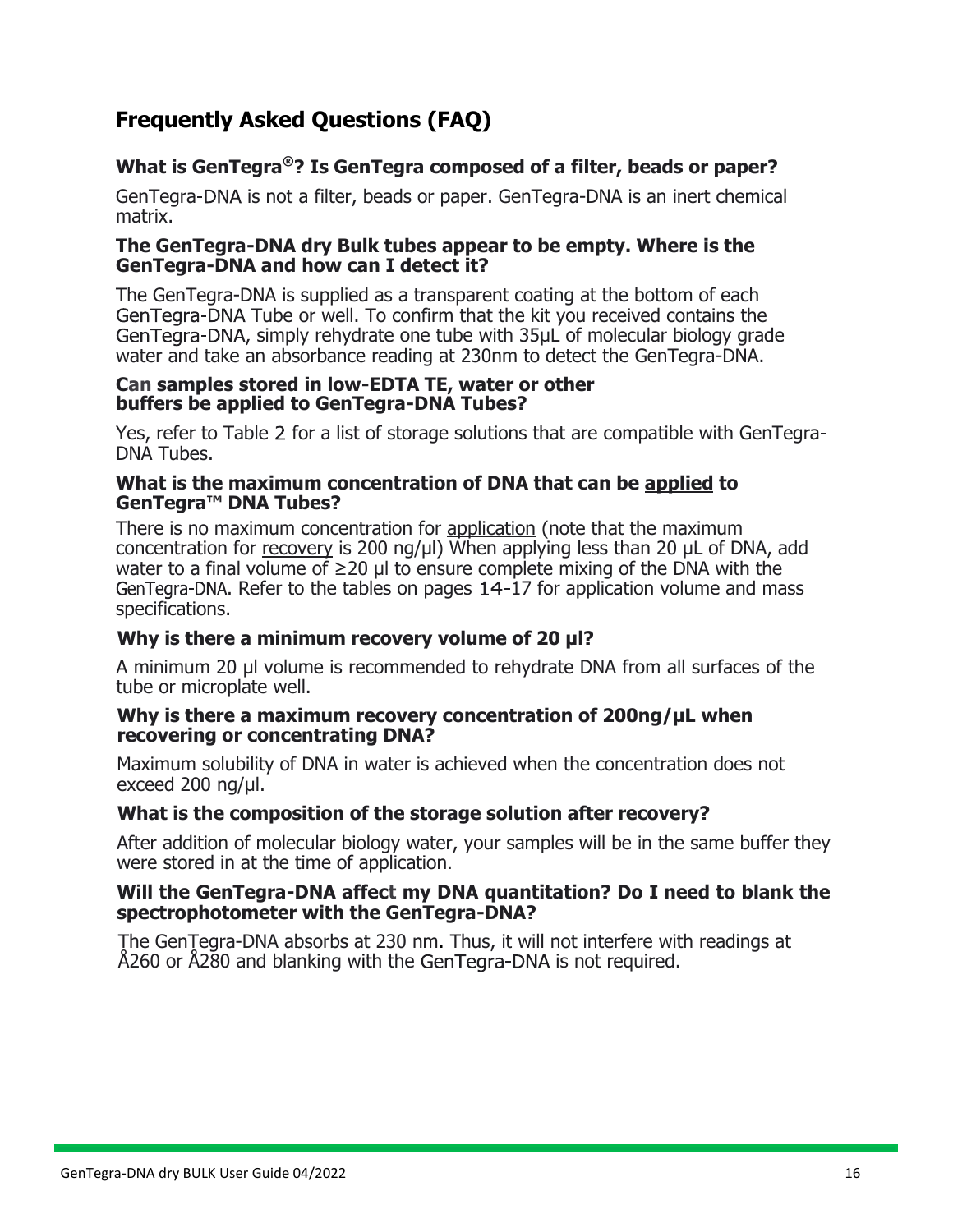# **Frequently Asked Questions (FAQ) cont'd**

#### **How should I store my recovered DNA?**

If the recovered DNA is in GenTegra-DNA we recommend re-drying the DNA solution and storing it at ambient temperature.

#### **Can I use the recovered DNA directly for downstream applications?**

Purification is **not** required prior to performing downstream applications. Similar DNA quality is maintained before and after recovery. GenTegra-DNA does not remove nucleases or other contaminants present in the original sample. When concentrating DNA, please be aware that contaminants will be concentrated along with the DNA.

#### **Can I use the 5X bulk to make customer tubes?**

We recommend using the 1X concentration so a larger surface area at the bottom of the tube is coated with GenTegra-DNA but it is just as acceptable to deposit 5 µl of 5X in the bottom of the tube.

#### **My DNA recovery upon rehydration seems low, what could causse this?**

When rehydrating a sample with a smaller volume of water than the original sample volume it is possible for some DNA to be left on the sides of the tube. As the original sample dries it may leave a thin layer of DNA on the walls of the tube as high as the original sample volume. When rehydrating with a smaller volume this DNA on the walls may be missed.

For additional questions, contact GenTegra Technical Support at: **[support@GenTegra.com](mailto:%20support@integenX.com)**